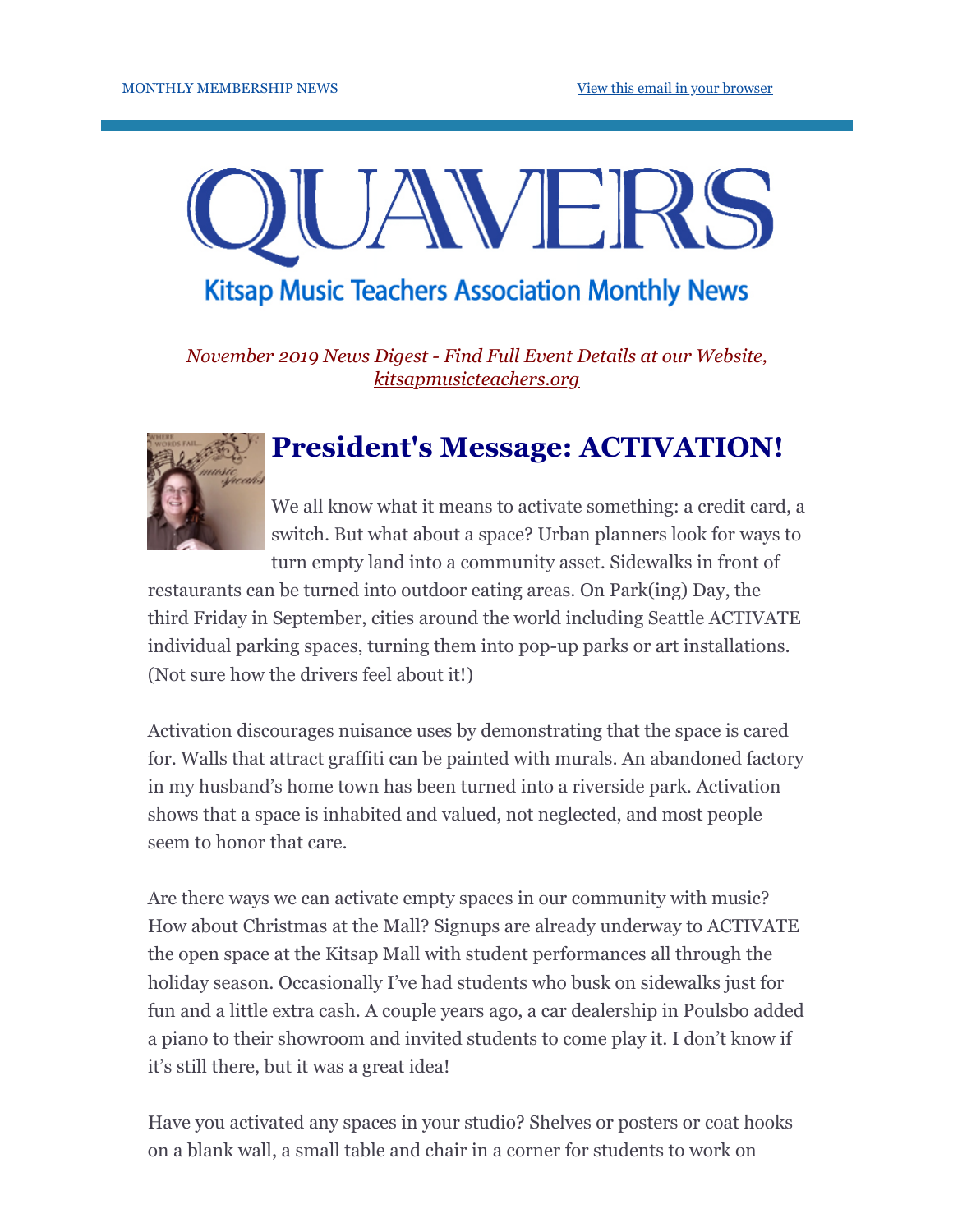theory assignments? For clever space planning and organizational ideas, check out the websites Houzz.com and TheSpruce.com.

What about activating… TIME? We all need more of it! To make productive use of odd 10-minute intervals, I manage my to-do list. I can concentrate better on the student I'm teaching if I know that all my to-do's are written down somewhere for me to go back to later, instead of having 1001 details swimming in my head. A quick shortcut can be to take a PICTURE on your phone of the thing you need to remember, like an item for your shopping list.

While multi-tasking is famously counterproductive, music layers with lots of other activities. When I'm learning new orchestra repertoire, I find a YouTube video performance that can play in the background while I send emails or pay bills. I may not be actively listening, but the music is sinking in, and I can rewind it as many times as I like.

Activate spare moments to relax and recharge: Put on some peaceful music and just let your mind drift for a few minutes. Do some deep breathing exercises. Play your instrument for fun. Schedule in 15 minutes at the beginning or end of the day for uninterrupted quiet time. Stretch, take a walk, write in a journal. If you don't put it into your schedule, it probably won't happen! (Isn't that what we tell our students about their daily practice routine?)

Finally, ACTIVATE your KMTA membership by plugging into one of our upcoming events as a volunteer! If you haven't poked into all the different pages on our website, you may not know just how many opportunities there are for you and your students. Find your favorite area and contact the chairperson or any board member to get involved.

As the holidays approach and the minutes start to fill up, activate times and spaces that you commit to love and live in! After recharging yourself, you'll have a lot more to give to others.

**Jane Melin** President, Kitsap Music Teachers Association

# **From the VP: Meeting News**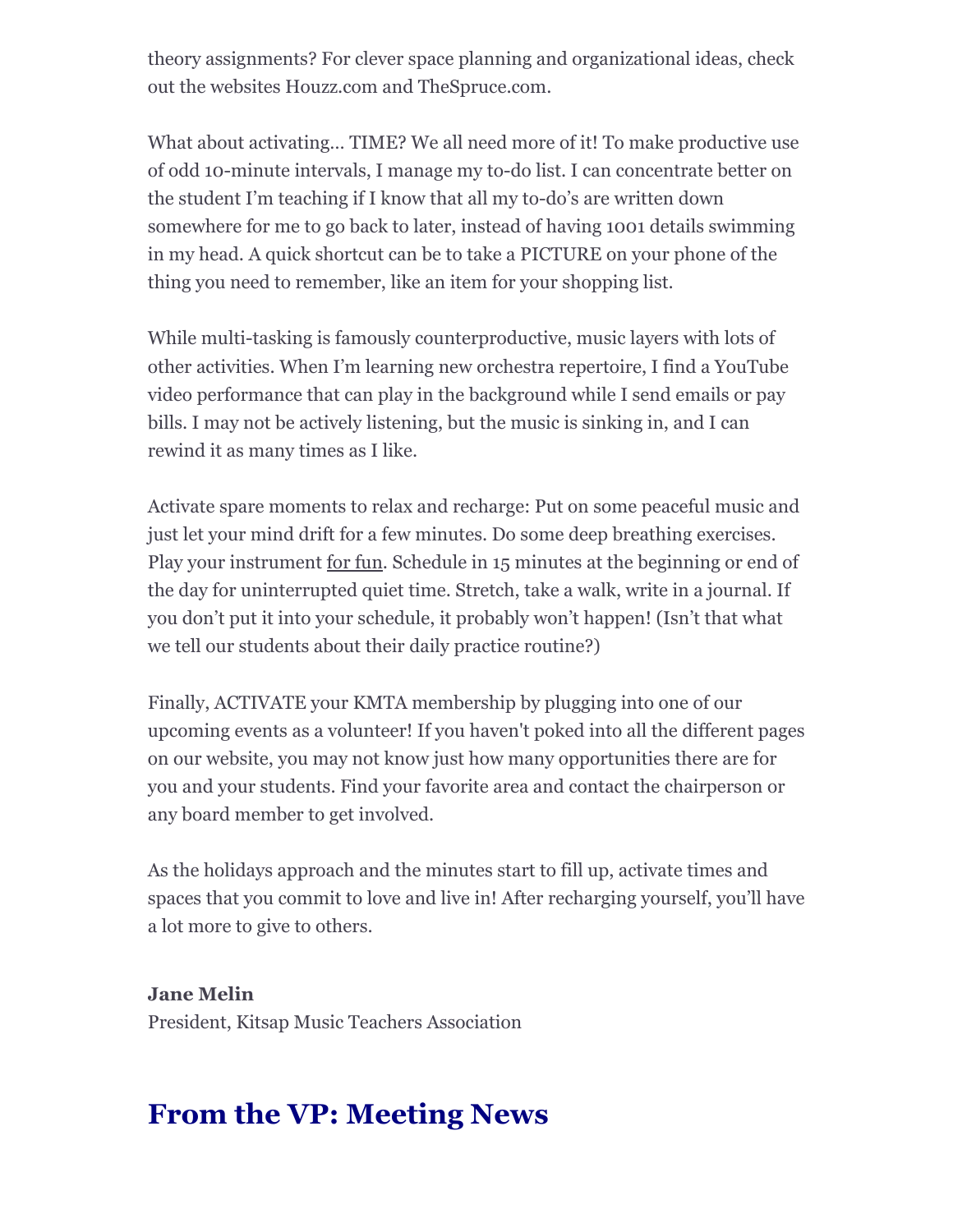

**同 I got rhythm!** 同 Do you?

Have you ever thought about the fact that music is literally *impossible* without rhythm? I remind my students of this

frequently; it's possible to have rhythm without melody, but you just can't have melody without rhythm!

We have a rhythm expert coming to visit us next week! Come to our meeting on Friday, November 8 at 10 a.m., at Central Kitsap Presbyterian church. Jan Music (yes, that's really her name!) will be presenting her program, *"Rhythm, Up and Moving",* and--you guessed it--we will be *up and moving*! She will introduce us to some fun Eurythmics activities developed through the Dalcroze approach (which utilizes the whole body to internalize rhythm). Jan promises, "Everyone will have fun, guaranteed!"

Now, this may sound quite similar to Mary Kogen's presentation from the District III Conference, but Jan will actually build on what Mary presented, so you haven't seen it all yet!

A little about "Madame Music":

 Jan lives and teaches in Olympia Washington. She plays and directs choir in her church, and founded the group *Joysong Victorian Carolers*.

 Jan composes and arranges music regularly and she has served for many years as an adjudicator for the Young Composers Project affiliated with WSMTA. She also is an approved adjudicator for National Federation of Music Clubs.

 Jan received her Dalcroze Euthymics training at the University of Washington and studied jazz and jazz theory with Stephen Moore at University of Puget Sound.

I look forward to being *up and moving* with you next week!

#### **Laura Meredith**

Vice-President, Kitsap Music Teachers Association

# **Piano Music Artistry Program Preliminary Reports Due November 15**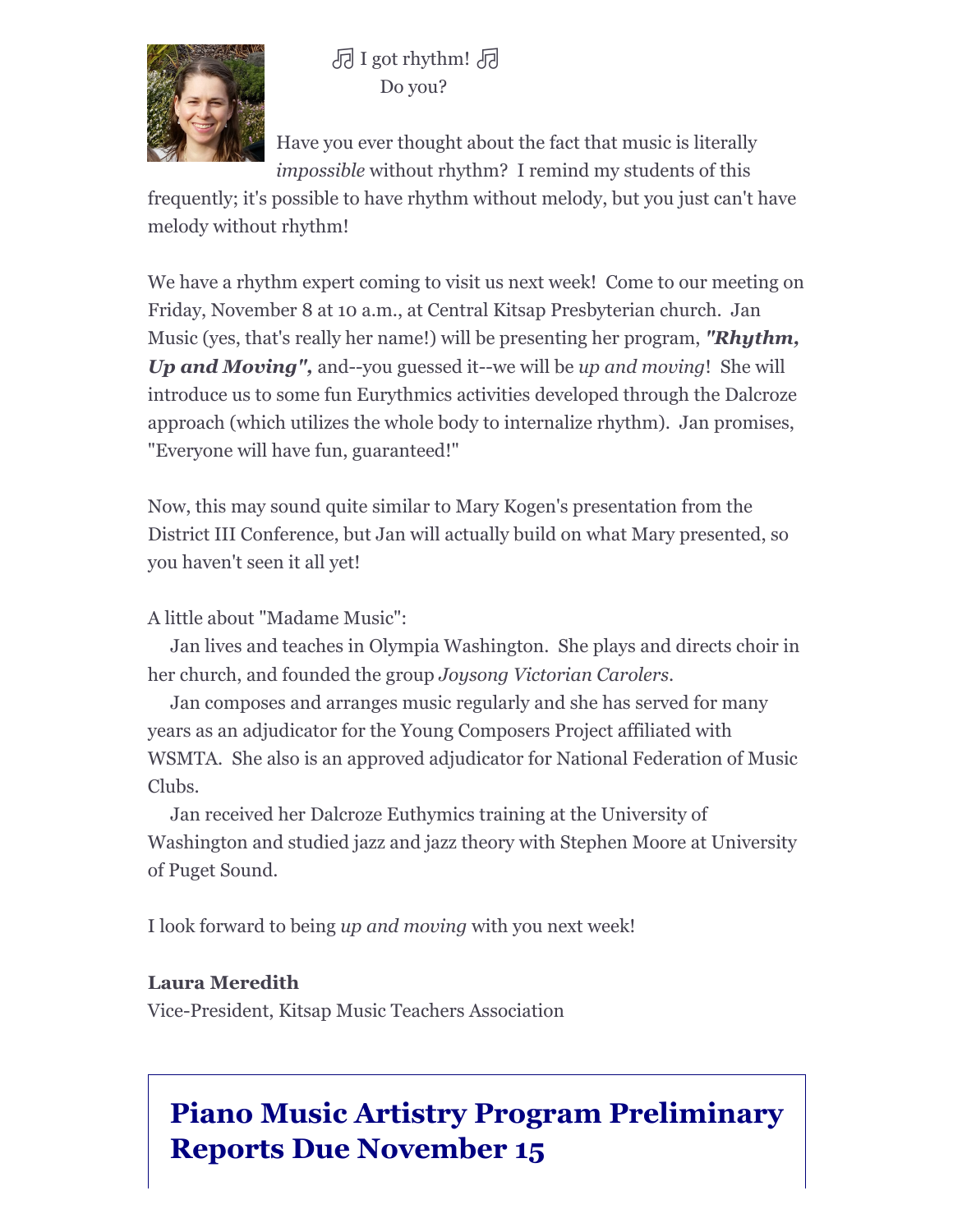A message from Piano MAP Chair Sun Gamble:

(Please see the following article for Strings and Vocal MAP deadlines.)

**November 15** : This is the last day that piano teachers can email me [\(sungamble69@yahoo.com](mailto:sungamble69@yahoo.com)) to report your preliminary **minutes** (just minutes; no other details needed.) This process is to find out if I secured enough time with visiting artists. If we need more time, I need to contact more visiting artists as soon as possible. If I secured too many hours, I also need to let them know so that they can free their schedule for other things.

Since we are having some major changes in our chapter this year, this process is very important. You have been wonderful in the past, so I believe that you will be continued to be cooperative and proactive.

Print out the registration worksheet from the [WSMTA site](https://kitsapmusicteachers.us14.list-manage.com/track/click?u=a9d885fc36d841987e3cbcd66&id=5352159454&e=8191de7102) and start filling it out. Be sure to include your consultation time (either 10 or 20 minutes) and Honors Recital Selection time (5 minutes). It doesn't have to be the exact number, but I would really appreciate if the discrepancy is not more than 20 minutes or so.

**December 15** : This is the last day Piano Teachers can register on the WSMTA website. Please read the teacher's handbook on the [WSMTA site](https://kitsapmusicteachers.us14.list-manage.com/track/click?u=a9d885fc36d841987e3cbcd66&id=2493092794&e=8191de7102) and FAQ on the **[KMTA site](https://kitsapmusicteachers.us14.list-manage.com/track/click?u=a9d885fc36d841987e3cbcd66&id=754b1a3e12&e=8191de7102)**. Murphy's law seems to be at work at this time, so please do not procrastinate.

Important note: Since December 15th is Sunday this year, the last day that Carrie Kahler (State Administrator) can help you is Thursday December 12. Please have your login ID and password ready. If you do not know your ID, please contact her beforehand.

# **Strings and Vocal Music Artistry Program Preliminary Minutes Due November 15**

**Vocal MAP** dates and deadlines are the same as the piano dates, except for the date of the MAP event, which is February 15th. Please contact Melanie Stroud at melaniejoymusic96@gmail.com for information.

**Strings MAP** dates and deadlines are as follows:

November 15: Preliminary minutes are due. Please email them to Melanie Kurtzbein at kurtzbein4@gmail.com by this date. January 15: Register your students for MAP by this date at the WSMTA website.

Plan ahead incase you have trouble logging in!

March 6 and 7: Strings MAP event dates

Please email Melanie Kurtzbein at kurtzbein4@gmail.com with any questions about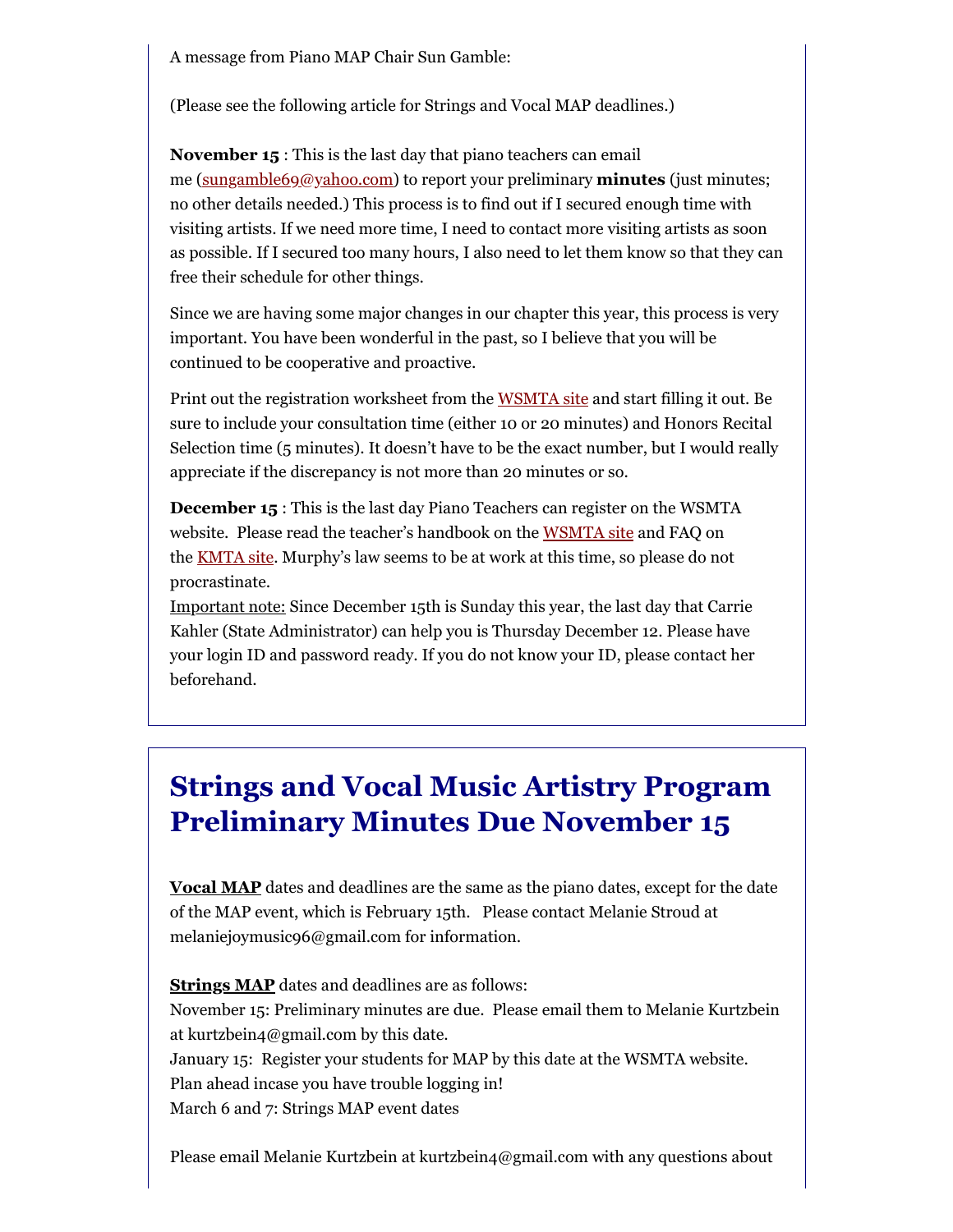## **Christmas at the Mall**

A message from Sally Camp, Christmas at the Mall Chair

The Christmas at the Kitsap Mall Recitals will begin on November 29th. Langlois will be bringing in the piano. There are many spots still open. Go to the sign-up sheet on [our website's members only page](http://www.kitsapmusicteachers.org/members-only/) to sign up for any open spots at your convenience. The piano will be in the food court area; same as last year. Feel free to move the audience chairs very close to the piano to increase audibility. While the venue is less than acoustically ideal, students benefit greatly from the festive atmosphere. Have fun at the Kitsap Mall this holiday season!

## **Kitsap Young Musicians Festival**

A message from Krista Seely, KYMF Chair

Registration for KYMF is now closed, but please plan to join us for some great music on Saturday, November 16, at St Anthony of Egypt Episcopal Church in Silverdale. More than 100 students are registered, so there will be several recitals throughout the day. If you registered students, you will receive a schedule by the end of the first week in November. Please confirm that ALL students have submitted a permission form/liability waiver.

Volunteers are needed! If you can help at the recitals, please contact Krista Seely, festival chair: [ks88keys@gmail.com.](mailto:ks88keys@gmail.com)

I'll see you at the festival!

## **Certification**

Have you been considering certification? The hardest part is getting started. Feel free to contact me and I would be happy to work with you to come up with a plan that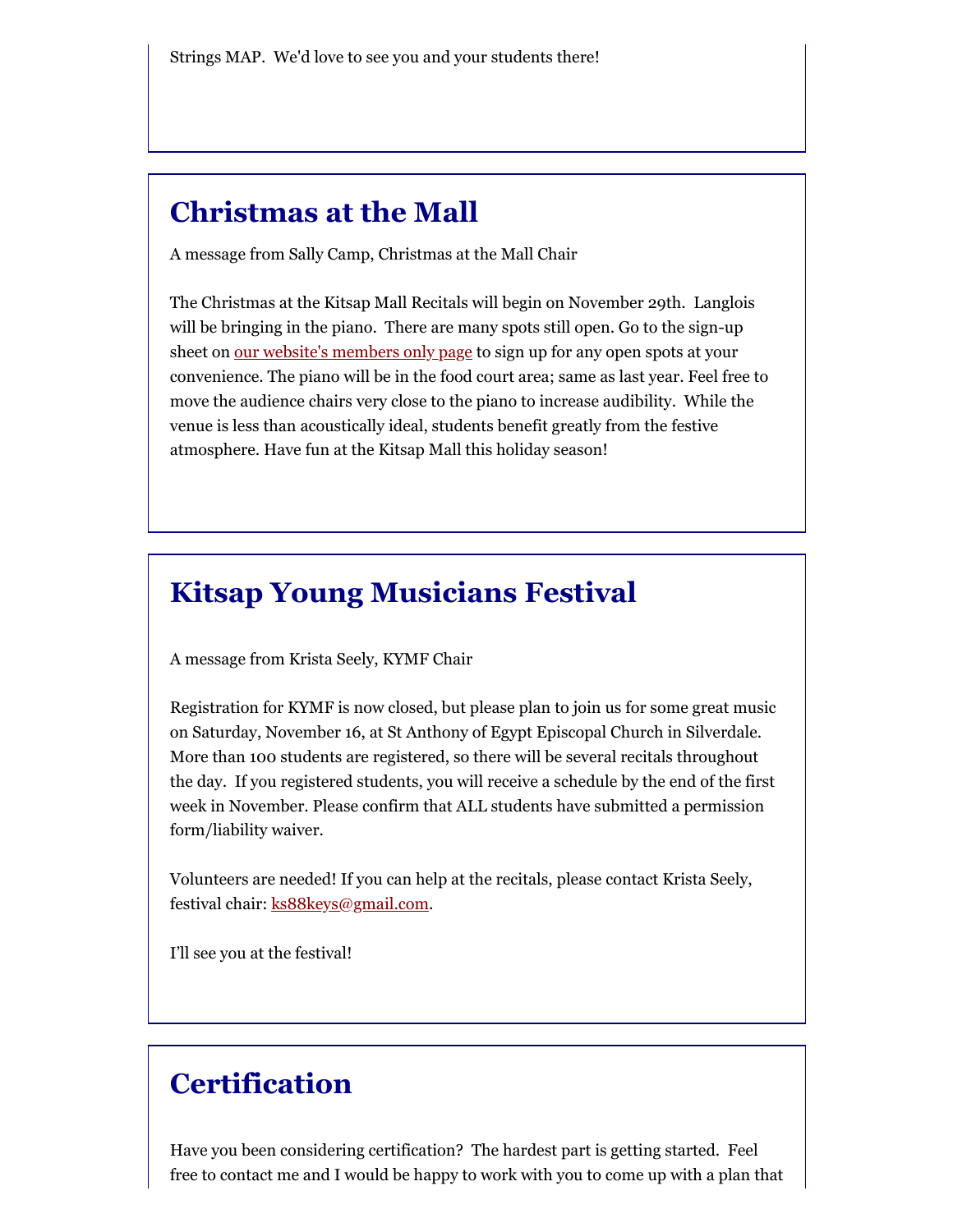# **KMTA Music Carnival 2020**

Our 9th annual KMTA Music Carnival has been confirmed for Saturday, April 25, 2020 at Gateway Fellowship. Mark your calendars and plan to have your studio participate! Those of you who have helped with the Carnival and Musicianship Exams in the past know it is an event that requires a tremendous amount of preparation, and all hands on deck! Last year's event was a huge success with several new teachers involved, and our hope is that we will grow again this year. Nonmember teachers and studios are welcome to participate as well, so please reach out to your non-member teacher friends and spread the word!

Diane Layton will again serve as chair of the exams (WSMTA Music Literacy Program, formerly known as the Musicianship Exams), assisted by co-chair Dianne Johnston. Debra Florian will again chair the Music Carnival, assisted by co-chair Melanie Stroud. We are working on establishing committees, job assignments, etc. to lay preliminary groundwork for this year's Carnival. We look forward to seeing all of you there. Please send Melanie an email as soon as possible to let her know if you are available to help and in what capacity. We are hoping that most people will continue in the positions they filled last year if possible, to maintain some continuity, but we will also be looking to involve new participating teachers.

If you are new to KMTA, or have never participated in the Carnival and Exams (MLP), we encourage you to get involved. We especially want to encourage strings teachers, since our own Jane Melin has developed several tests for strings for WSMTA. Exams are also available for treble winds, developed by Diane Layton and Shelley Devlin. Check out the exam preparation resources available on the **MLP** page of the WSMTA website. There you will find the handbook and other resources including the registration form. You can also find prep exams (for a small fee) on the [ComposeCreate website of Wendy Stevens,](http://www.composecreate.com/store/music-exam-prep-2/) the lead author of the exam program we use.

If it seems overwhelming to take on the entire program at once, consider choosing even one or two exam areas to prepare with your students this year. Get your feet wet! ☉ All students can certainly participate in a solo performance and do an art or written project. Check it out, and contact any of our chairs with questions. We'd be happy to walk you through it. Watch for regular updates through the Quavers, KMTA email and website.

Debra Florian, NCTM Dianne Johnston, WSCTM KMTA Music Carnival Chair KMTA MLP Co-chair 360-434-8684 360-930-0168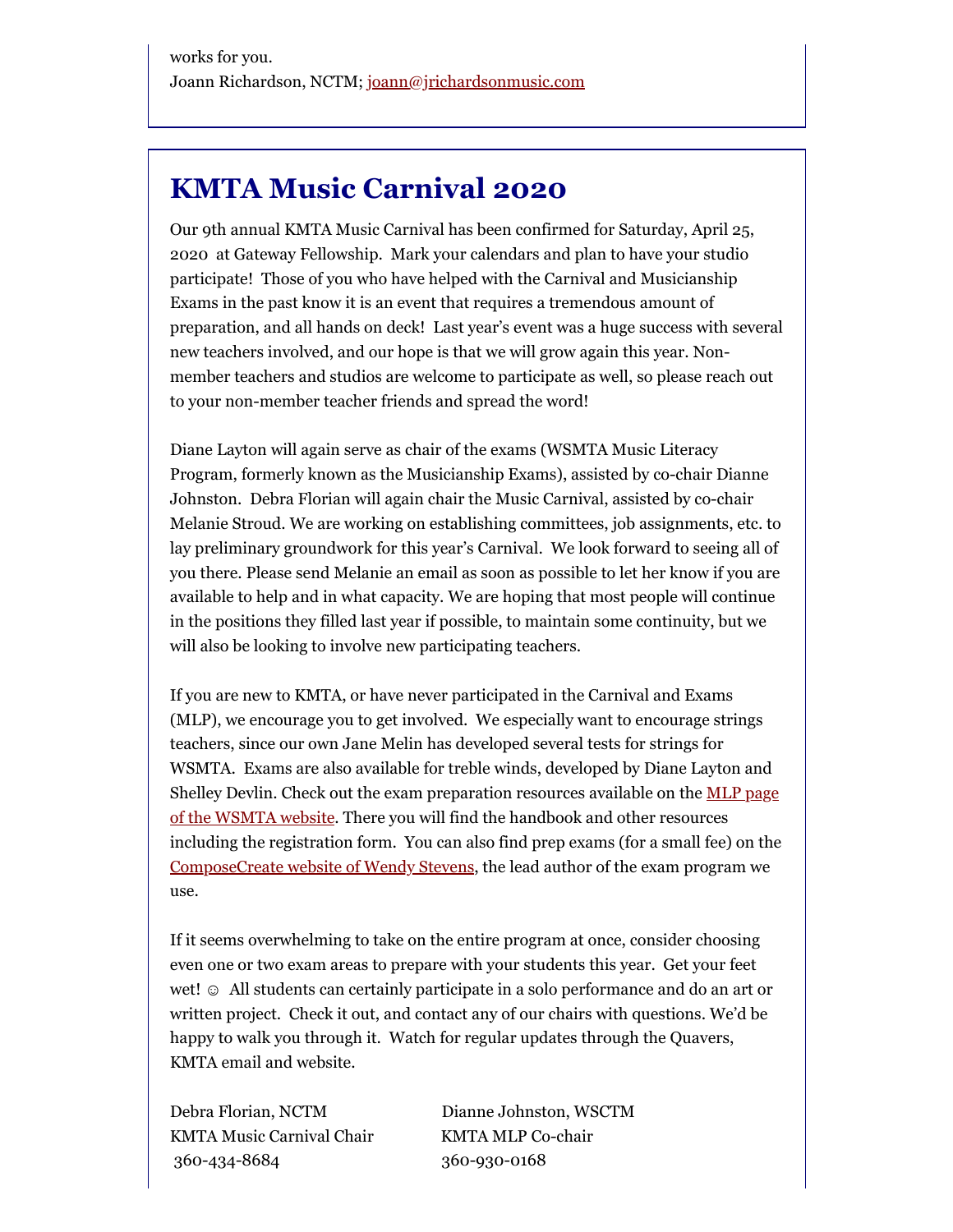#### [flostudio@comcast.net](mailto:flostudio@comcast.net) [diannej23@comcast.net](mailto:diannej23@comcast.net)

Melanie Stroud, NCTM Diane Layton, NCTM 360-434-2117 360-633-5082 melaniejoymusic96@gmail.com [mrsboxL1@yahoo.com](mailto:mrsboxL1@yahoo.com)

KMTA Carnival Co-Chair KMTA Music Literacy Program Chair

Visit our **MEMBERS ONLY** page to view updated versions of our membership directory and annual calendar, as well as sign ups for **Christmas at the Mall!** All active members will receive a separate email with the password.

## **Auditions for substitute Organist**

(Classically Trained)

First Church of Christ, Scientist 1003 – 4th Street Bremerton, WA 98337 (Two Manual Pipe Organ) Sunday Service Prelude 3 Hymns Offertory Accompany a Vocal Solo Postlude For audition, we would like to hear a short prelude and postlude, and have you sightread a hymn. (Accomplished pianists are encouraged to audition.)

For an appointment, please call or text Michelle at 360-932-5282.

### **Contradance workshop**

An upcoming dance is Saturday, November 16th at Island Center Hall, 8395 Fletcher Bay Road, Bainbridge Island, from 7:30 - 10:30 PM. Our caller, Gwen Rousseau will give a 'How to Contradance" workshop on the steps commonly used in contra dances from 7:30 - 8:00 and from 8:00 - 10:30. All dances will be taught and called. Music will be provided by the Country Capers Celtic Duo (Jane Landstra & Ken Embrey,) and the muses are whispering that Charlie & TJ Faddis will join in.

No partners needed. Adults \$15. Youth (10-18) \$5.